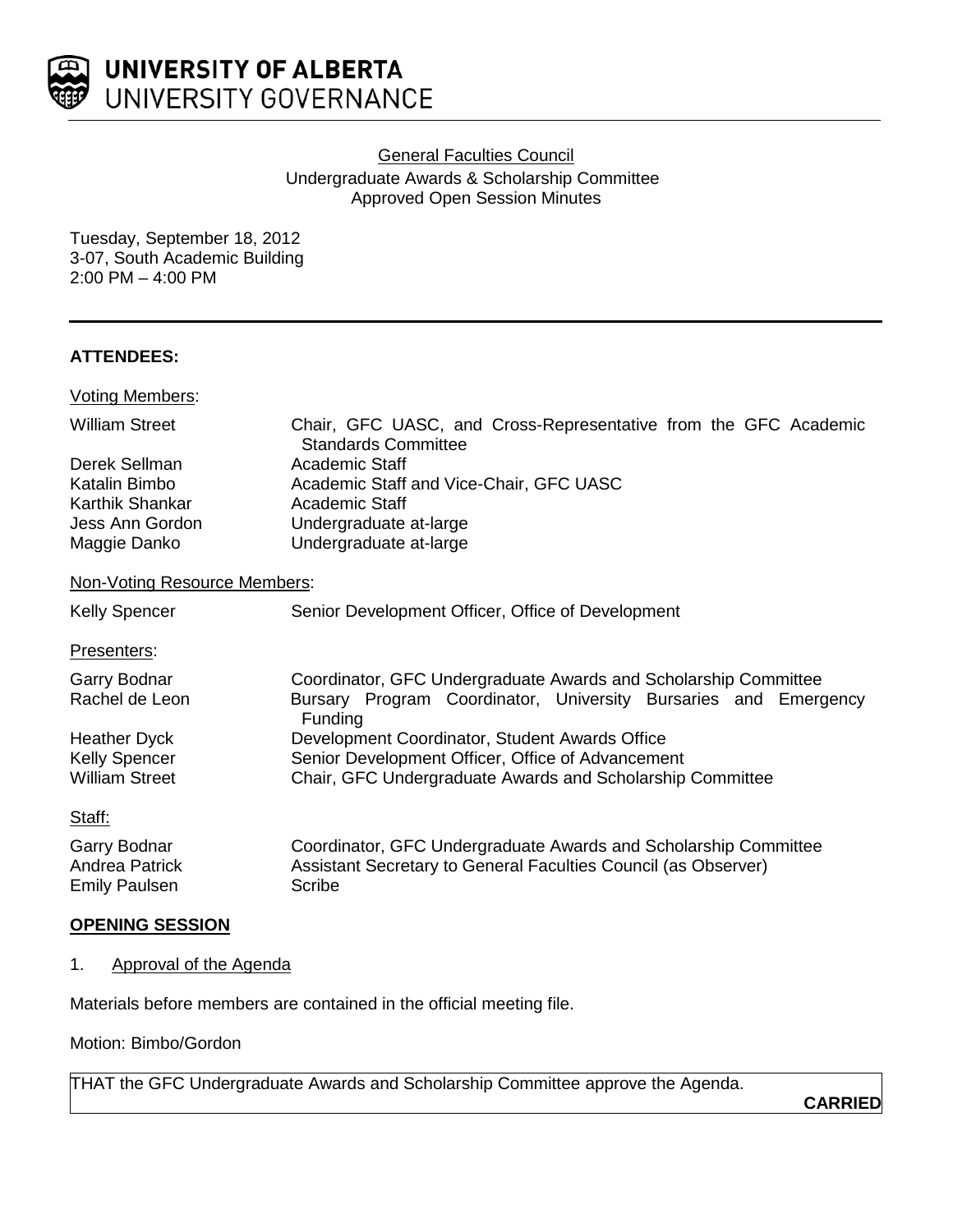## 2. Approval of the Open Session Minutes of May 8, 2012

Materials before members are contained in the official meeting file.

## Motion: Sellman/Gordon

THAT the GFC Undergraduate Awards and Scholarship Committee approve the Minutes of May 8, 2012.

**CARRIED**

## 3. Comments from the Chair

The Chair commented on a number of items of interest to members.

## 4. Orientation and Kick-off

There were no documents.

*Presenters:* William Street, Chair, GFC Undergraduate Awards and Scholarship Committee; Garry Bodnar, Coordinator, GFC Undergraduate Awards and Scholarship Committee

*Purpose of the Proposal:* To provide new and continuing members of the GFC Undergraduate Awards and Scholarship Committee (UASC) with an annual orientation of the legislative and administrative framework in which this standing committee of General Faculties Council (GFC) will operate during the Academic Year 2012-2013.

## *Discussion:*

Mr Bodnar informed members that he will be taking on the coordination of GFC UASC since Ms Iva Spence has resigned from University Governance. He also introduced Ms Andrea Patrick, newly-appointed Assistant Secretary to General Faculties Council (GFC), who was present to observe the meeting.

The Chair welcomed members, adding that Professor Bimbo is the new Vice-Chair of GFC UASC.

## 5. The Role of the Student Awards Office

There were no documents.

*Presenters:* Heather Dyck, Development Coordinator, Student Awards; Kelly Spencer, Senior Director, Office of Advancement

*Purpose of the Proposal:* For discussion/ information.

## *Discussion:*

Ms Dyck and Ms Spencer, aided by a web-based presentation, provided members with an overview of how GFC UASC intersects with the Student Awards Office and the Office of Advancement. Both provided detail, as well, on the general roles and responsibilities of their respective units.

The Chair thanked Ms Dyck and Ms Spencer for the informative presentation, noting that it would be beneficial to have this at the first meeting of GFC UASC each new academic year.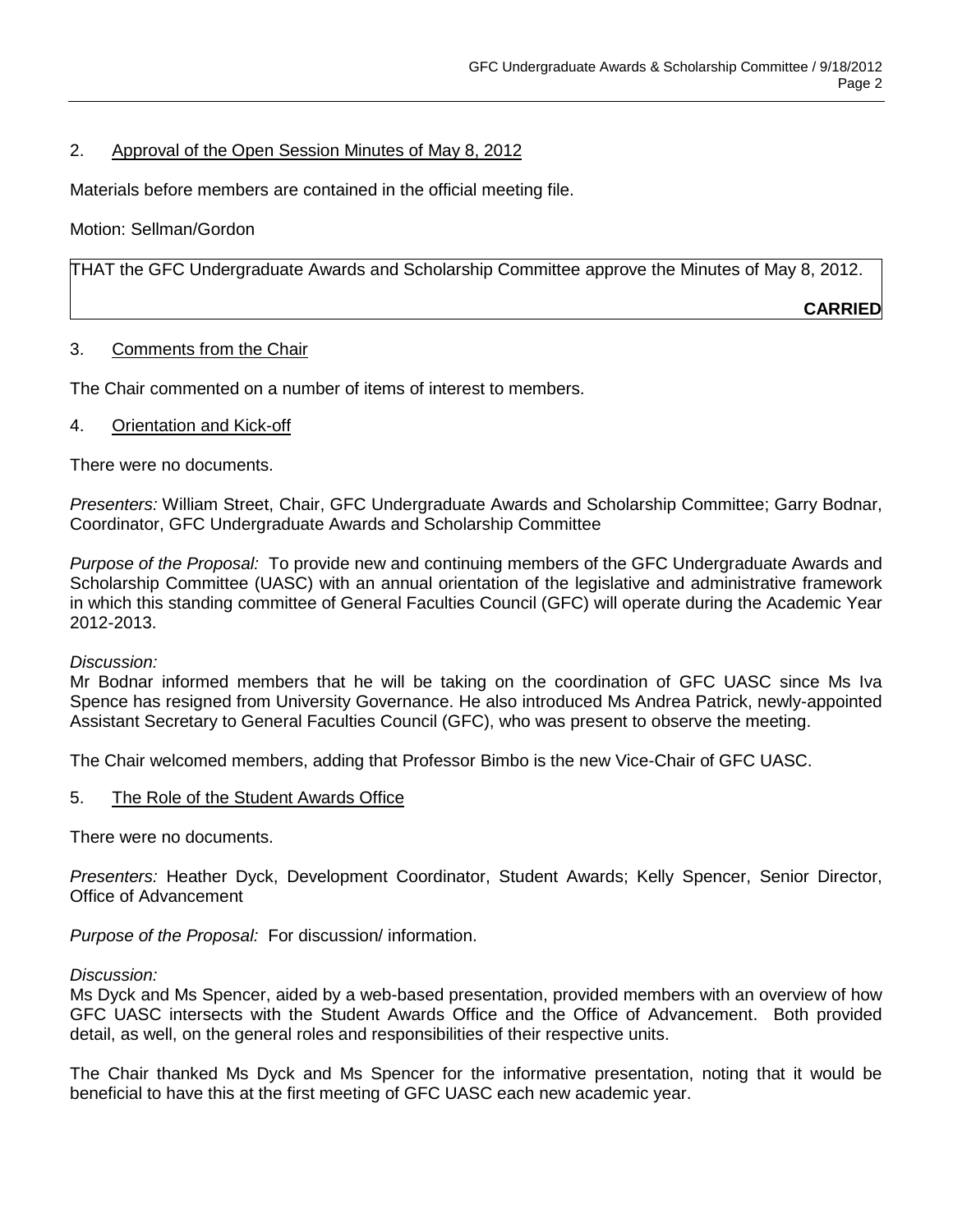# **ACTION ITEMS**

## 6. New Undergraduate Student Awards and Scholarships (September 18, 2012)

Materials before members are contained in the official meeting file.

*Presenter:* Heather Dyck, Development Coordinator, Student Awards Office

*Purpose of the Proposal:* Approval of new undergraduate student awards and scholarships.

New Undergraduate Student Awards and Scholarships for Approval (September 18, 2012):

- 1. Gregory Ritson-Bennet Theta Chi Award
- 2. Florence MacKenzie Memorial Entrance Scholarship
- 3. Drs Lowell and Mary Jo Williams Award
- 4. Westbury Family Award in Philanthropy
- 5. Dr Theodor K Shnitka Memorial Resident Award
- 6. Ralph Ashmead Agricultural Economics International Scholarship
- 7. Gary J Bigg Memorial Award in Law
- 8. Canadian Bull Congress Award
- 9. Phi Kappa Pi Fraternity Memorial Scholarship
- 10. Phi Kappa Pi Fraternity Memorial Award
- 11. Dr Catherine Field Scholarship in Nutrition
- 12. Spirit of Edmonton Golden Bears Football Award
- 13. Spirit of Edmonton Golden Bears Football Scholarship
- 14. Arthur and Gladys McGinnis Bar None Leadership Scholarship
- 15. Western Direct Insurance Prize in eCommerce
- 16. University of Alberta India Future Visionary Scholarship
- 17. University of Alberta USA Future Visionary Scholarship

## *Discussion:*

Members engaged in discussion and recommended editorial changes to the awards/scholarships set out in Numbers 3, 6, 9, 15, and 16.

Number 3: Members voiced concern about possible confusion regarding registration of a student in the University Symphony Orchestra. It was recommended that Ms Dyck seek further clarification on this issue from the donor.

Number 6: The issue of "satisfactory academic standing" as opposed to "superior academic achievement" was discussed by members. Members also looked to clarify wording and asked for more information about Serecon, the funding group.

Number 9: Members removed a redundancy in the scholarship's description and discussed the proper usage of the word "varsity."

Number 15: Members asked for clarification on the selection process for this prize.

Number 16: Clarification was sought as to the donor's intent with regard to what is meant by "a high school" in India, considering the variety of options available for students to gain high school equivalency in that country.

Numbers 16 and 17 were withdrawn from consideration in order to seek further clarification on the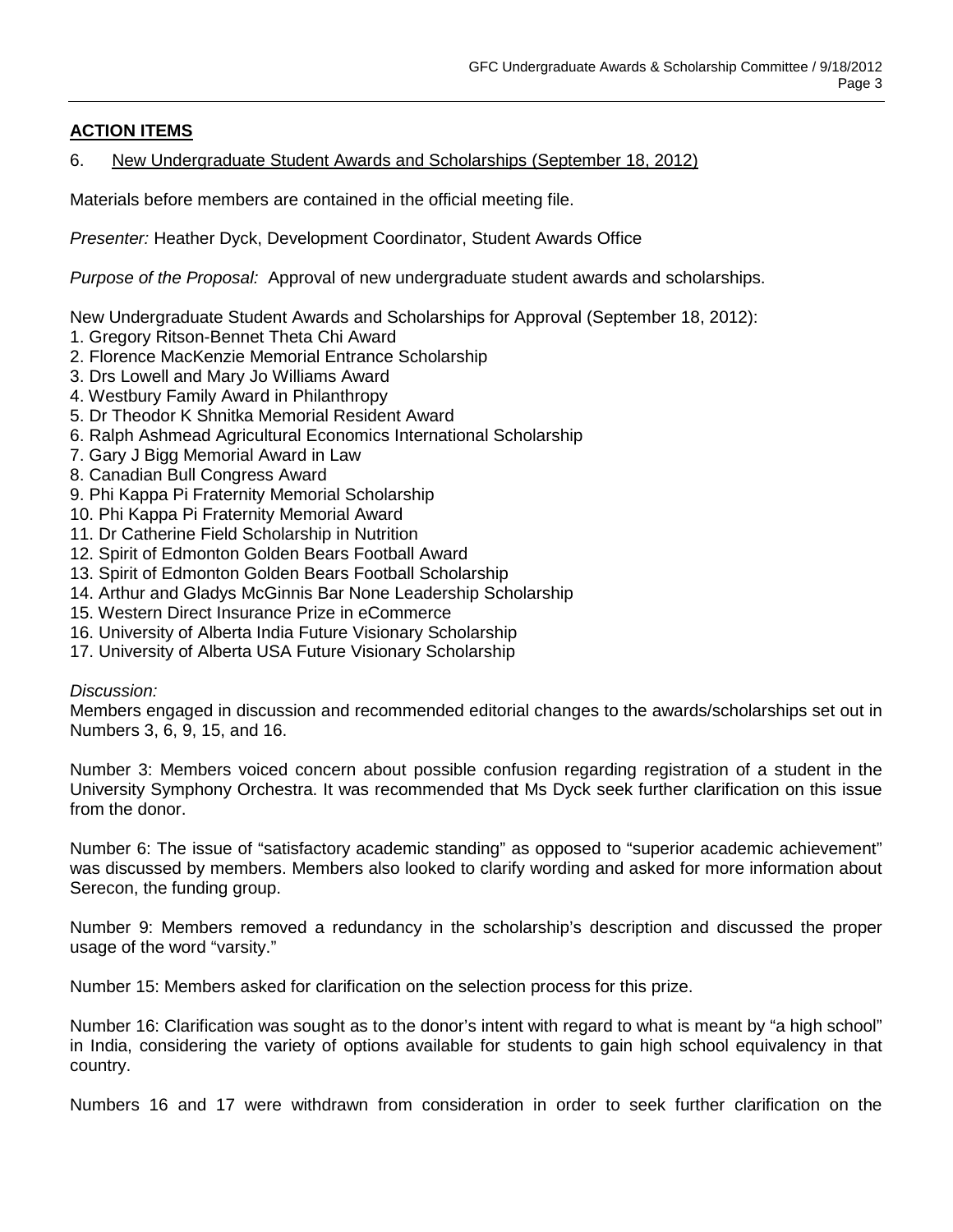conditions associated with each of these scholarships. Ms Dyck noted she would ensure these items returned to GFC UASC after clarification has been provided.

Motion: Shankar/Bimbo

THAT the GFC Undergraduate Awards and Scholarship Committee approve, under delegated authority from General Faculties Council, new undergraduate student awards and scholarships, as submitted by the Student Awards Office and as set forth in Attachment 2 (as amended), to be effective immediately.

**CARRIED**

#### 7. Amendments to Existing Undergraduate Student Awards and Scholarships (September 18, 2012)

Materials before members are contained in the official meeting file.

*Presenter:* Heather Dyck, Development Coordinator, Student Awards Office

*Purpose of the Proposal:* To approve proposed amendments to existing undergraduate student awards and scholarships.

Existing Undergraduate Awards and Scholarships for Approval (September 18, 2012):

- 1. World Health/Spa Lady Award
- 2. ATCO Aboriginal Law Bursary
- 3. Delta Kappa Epsilon Scholarship for Community Excellence
- 4. Sysmex Award in Medical Laboratory Science
- 5. Allnorth Consultants Limited Award

*Discussion:*

Members noted minor editorial changes to Number 2.

Motion: Sellman/Bimbo

THAT the GFC Undergraduate Awards and Scholarship Committee approve, under delegated authority from General Faculties Council, proposed amendments to existing undergraduate student awards and scholarships, as submitted by the Student Awards Office and as set forth in Attachment 2 (as amended), to be effective immediately.

## **CARRIED**

## 8. New University Bursaries and Emergency Funding (UBEF) Bursaries for Approval (September 18, 2012)

Materials before members are contained in the official meeting file.

*Presenter:* Rachel de Leon, Bursary Program Coordinator, University Bursaries and Emergency Funding

*Purpose of the Proposal:* To approve (proposed) new undergraduate student University Bursaries and Emergency Funding Bursaries.

New University Bursaries and Emergency Funding (UBEF) Bursaries for Approval (September 18, 2012): 1. David and Karen Baine Bursary